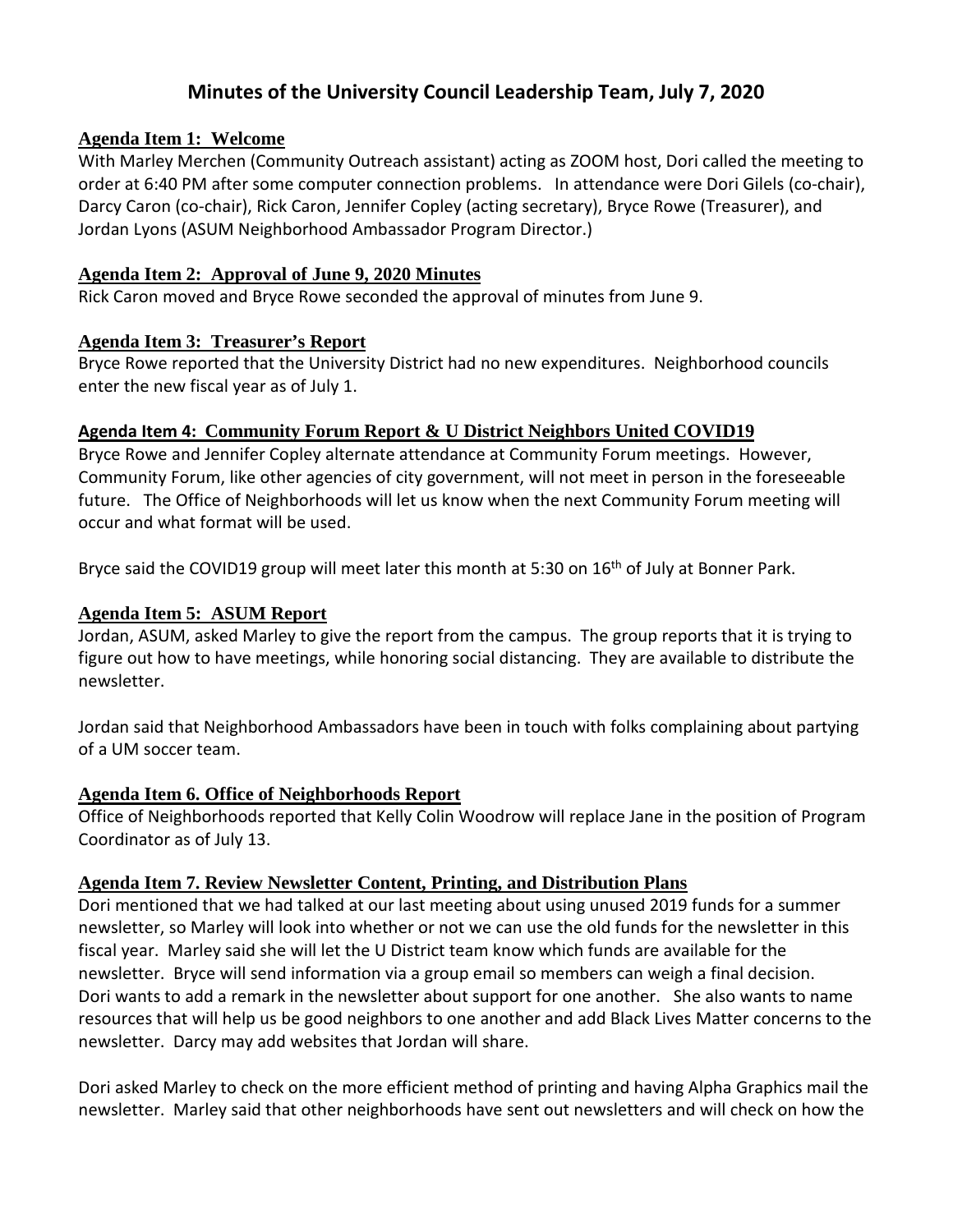U District can do the same. She will get in touch with the city printing office to find out costs for printing the materials and lets us know via email.

Darcy would like to get the newsletter out this week. The group agreed with verbal assent.

Alternatively, ASUM students could help distribute the newsletter. Jennifer, Dori, and Julie, Rick also volunteered to help distribute newsletters. Jordan reminded us that anyone handing out the newsletter may not put the newsletter in mailboxes.

Members requested that Marley help us email the newsletter to members who have given us their email address. Marley said she can get do this to help us reach more people.

## **Agenda Item 8. Public Comment on Non-Agenda Items**

Jessica Tuberty (Bike and Pedestrian Board) asked us to add information about her programs and concerns to the University District newsletter.

Missoula County, she said, seeks public input on planning for the Highway 200 corridor and long-range sidewalk development. The deadline for comments is July 30.

The Neighborhoods Greenways meeting suggested that we use EngageMissoula.com for other ideas about expressing our views and getting involved.

Jessica asked us to check out what the Franklin Neighborhood Council has done with the addition of planters along their greenways. She suggested that fliers could be mailed to all who live on Gerald to let them know that they live in a "neighborhood greenway."

Because of limited resources, "No Parking" painted designations at intersections, meant to improve visibility, are complaint based. Complaints should be directed to the traffic division of city government. This group meets to discuss problems arising in neighborhoods.

Jessica also asks us to include in the newsletter hints about how to become a carbon neutral city. One suggestion might be to put up backyard clothes lines to dry laundry. This is supposed to be one of the best ways to decrease a city's power usage.

Dori suggested that the University District work on informing U District residents about the importance of watering boulevards and trees. We might, she added, ask University District residents for their own ideas about how to highlight the existence of the U District Greenway along Gerald.

Jennifer expressed concerns about people living in trailers that fold out and obstruct traffic. It was suggested that concerns be emailed to Ben Weiss in the Missoula Traffic Division.

Rick asked if we want to do something for Jane Kelly to honor her retirement. It was decided to that Rick will pick up a plant and flowers and send a note. Kelly Elam get Kelly's Address for Rick.

## **Agenda Item 9: Announcements**

We received an email about Voices for Housing 2.0, and Dori will attempt to get more information for the September meeting.